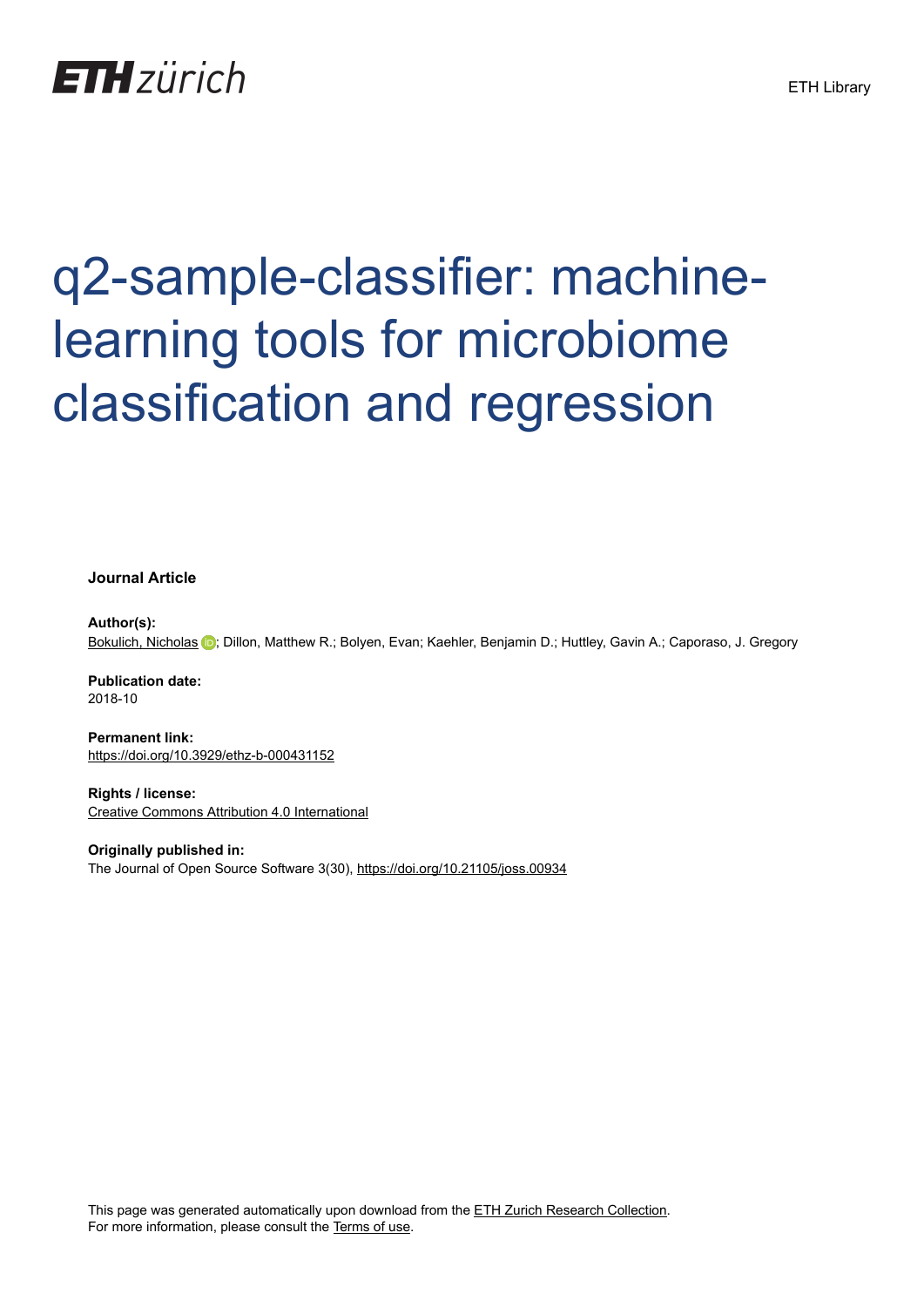

### q2-sample-classifier: machine-learning tools for microbiome classification and regression

Nicholas A Bokulich<sup>1</sup>, Matthew R Dillon<sup>1</sup>, Evan Bolyen<sup>1</sup>, Benjamin D Kaehler<sup>2</sup>, Gavin A Huttley<sup>2</sup>, and J Gregory Caporaso<sup>1, 3</sup>

**1** The Pathogen and Microbiome Institute, Northern Arizona University, Flagstaff, AZ, USA **2** Research School of Biology, Australian National University, Canberra, Australia **3** Department of Biological Sciences, Northern Arizona University, Flagstaff, AZ, USA

#### **DOI:** [10.21105/joss.00934](https://doi.org/10.21105/joss.00934)

#### **Software**

- **•** [Review](https://github.com/openjournals/joss-reviews/issues/934) r?
- [Repository](https://github.com/qiime2/q2-sample-classifier) &
- [Archive](https://doi.org/10.5281/zenodo.1468878) C

**Submitted:** 10 August 2018 **Published:** 23 October 2018

#### **License**

Authors of papers retain copyright and release the work under a Creative Commons Attribution 4.0 International License ([CC-BY](http://creativecommons.org/licenses/by/4.0/)).

#### **Summary**

 $q2$ -sample-classifier is a plugin for the [QIIME 2](https://qiime2.org/) microbiome bioinformatics platform that facilitates access, reproducibility, and interpretation of supervised learning (SL) methods for a broad audience of non-bioinformatics specialists.

Microbiome studies often aim to predict outcomes or differentiate samples based on their microbial compositions, tasks that can be efficiently performed by SL methods (Knights et al., 2011). The goal of SL is to train a machine learning model on a set of samples with known target values/class labels, and then use that model to predict the target values/class membership of additional, unlabeled samples. The ability to categorize new samples, as opposed to describing the structure of existing data, extends itself to many useful applications, e.g., the prediction of disease/susceptibility (Pasolli, Truong, Malik, Waldron, & Segata, 2016; Schubert, Sinani, & Schloss, 2015; Yazdani et al., 2016), crop productivity (Chang, Haudenshield, Bowen, & Hartman, 2017), wine chemical composition (Bokulich et al., 2016b), or sample collection site (Bokulich, Thorngate, Richardson, & Mills, 2013); the identification of mislabeled samples in microbiome data sets (Knights et al., 2011); or tracking microbiota-for-age development in children (Bokulich et al., 2016a; Subramanian et al., 2014).

We describe [q2-sample-classifier](https://github.com/qiime2/q2-sample-classifier), a [QIIME 2 plugin](https://qiime2.org/) to support SL tools for pattern recognition in microbiome data. This plugin provides several SL methods, automatic parameter tuning, feature selection, and various learning algorithms. The visualizations generated provide portable, shareable reports, publication-ready figures, and integrated decentralized data provenance. Additionally, integration as a QIIME 2 plugin streamlines data handling and supports the use of multiple user interfaces, including a prototype graphical user interface ([q2studio](https://github.com/qiime2/q2studio%5D)), facilitating its use for non-expert users. The plugin is freely available under the BSD-3-Clause license at  $\frac{https://github.com/qiume2/q2-sample-classifier}{https://github.com/qiume2/q2-sample-classifier}$ .

The q2-sample-classifier plugin is written in Python 3.5 and employs pandas (McKinney, 2010) and numpy (Walt, Colbert, & Varoquaux, 2011) for data manipulation, scikit-learn (Pedregosa et al., 2011) for SL and feature selection algorithms, scipy (Jones, Oliphant, Peterson, & others, 2001) for statistical testing, and matplotlib (Hunter, 2007) and seaborn (Waskom et al., 2017) for data visualization. The plugin is compatible with macOS and Linux operating systems.

The standard workflow for classification and regression in q2-feature-classifier is shown in Figure 1. All q2-sample-classifier actions accept a feature table (i.e., matrix of feature counts per sample) and sample metadata (prediction targets) as input. Feature observations for q2-sample-classifier would commonly consist of microbial counts (e.g., amplicon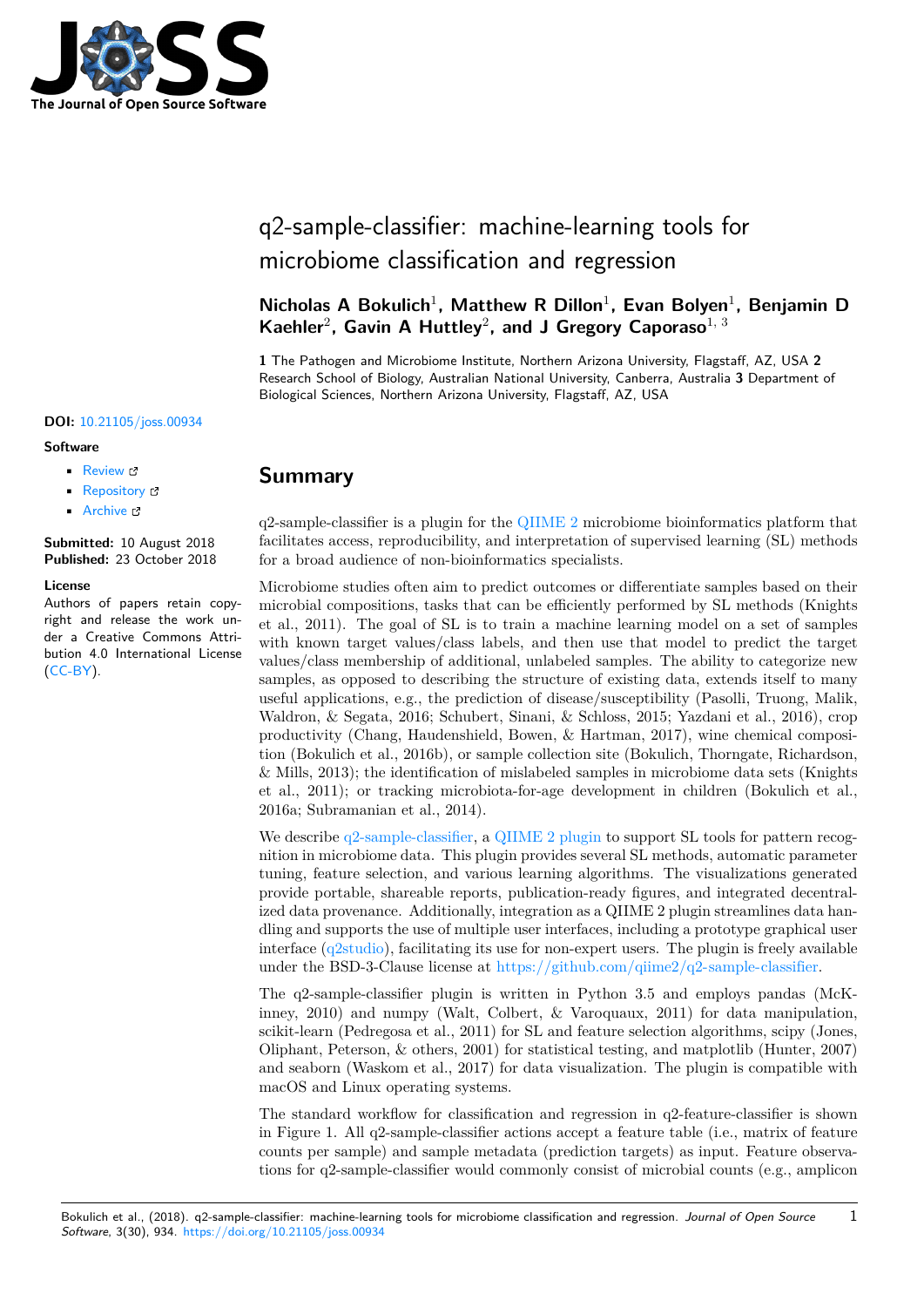



**Figure 1:** Workflow schematic (A) and output data and visualizations (B-E) for q2-feature-classifier. Data splitting, model training, and testing (A) can be accompanied by automatic hyperparameter optimization (OPT) and recursive feature elimination for feature selection (RFE). Outputs include trained estimators for re-use on additional samples, lists of feature importance (B), RFE results if RFE is enabled (C), and predictions and accuracy results, including either confusion matrix heatmaps for classification results (D) or scatter plots of true vs. predicted values for regression results (E).

sequence variants, operational taxonomic units, or taxa detected by marker-gene or shotgun metagenome sequencing methods), but any observation data, such as gene, transcript, protein, or metabolite abundance could be provided as input. Input samples are shuffled and split into training and test sets at a user-defined ratio (default: 4:1) with or without stratification (equal sampling per class label; stratified by default); test samples are left out of all model training steps and are only used for final model validation.

The user can enable automatic feature selection and hyperparameter tuning, and can select the number of cross-validations to perform for each (default  $= 5$ ). Feature selection is performed using cross-validated recursive feature elimination via scikit-learn's [RFECV](http://scikit-learn.org/stable/modules/generated/sklearn.feature_selection.RFECV.html) to select the features that maximize predictive accuracy. Hyperparameter tuning is automatically performed using a cross-validated randomized parameter grid search via scikit-learn's [RandomizedSearchCV](http://scikit-learn.org/stable/modules/generated/sklearn.model_selection.RandomizedSearchCV.html) to find hyperparameter permutations (within a sensible range) that maximize accuracy.

The following scikit-learn (Pedregosa et al., 2011) SL estimators are currently implemented in q2-sample-classifier: AdaBoost (Freund & Schapire, 1997), Extra Trees (Geurts, Ernst, & Wehenkel, 2006), Gradient boosting (Friedman, 2002), and Random Forest (Breiman, 2001) ensemble classifiers and regressors; linear SVC, linear SVR, and nonlinear SVR support vector machine classifiers/regressors (Cortes & Vapnik, 1995); k-Neighbors classifiers/regressors (Altman, 1992); and Elastic Net (Zou & Hastie, 2005), Ridge (Hoerl & Kennard, 1970), and Lasso (Tibshirani, 1996) regression models.

#### **Acknowledgments**

The authors thank Jai Ram Rideout for his input and assistance integrating q2-sampleclassifier with QIIME 2. This work was supported by the National Science Foundation [1565100 to JGC], and by the National Institutes of Health / National Cancer Institute Partnership for Native American Cancer Prevention [U54CA143924 and U54CA143925 to JGC].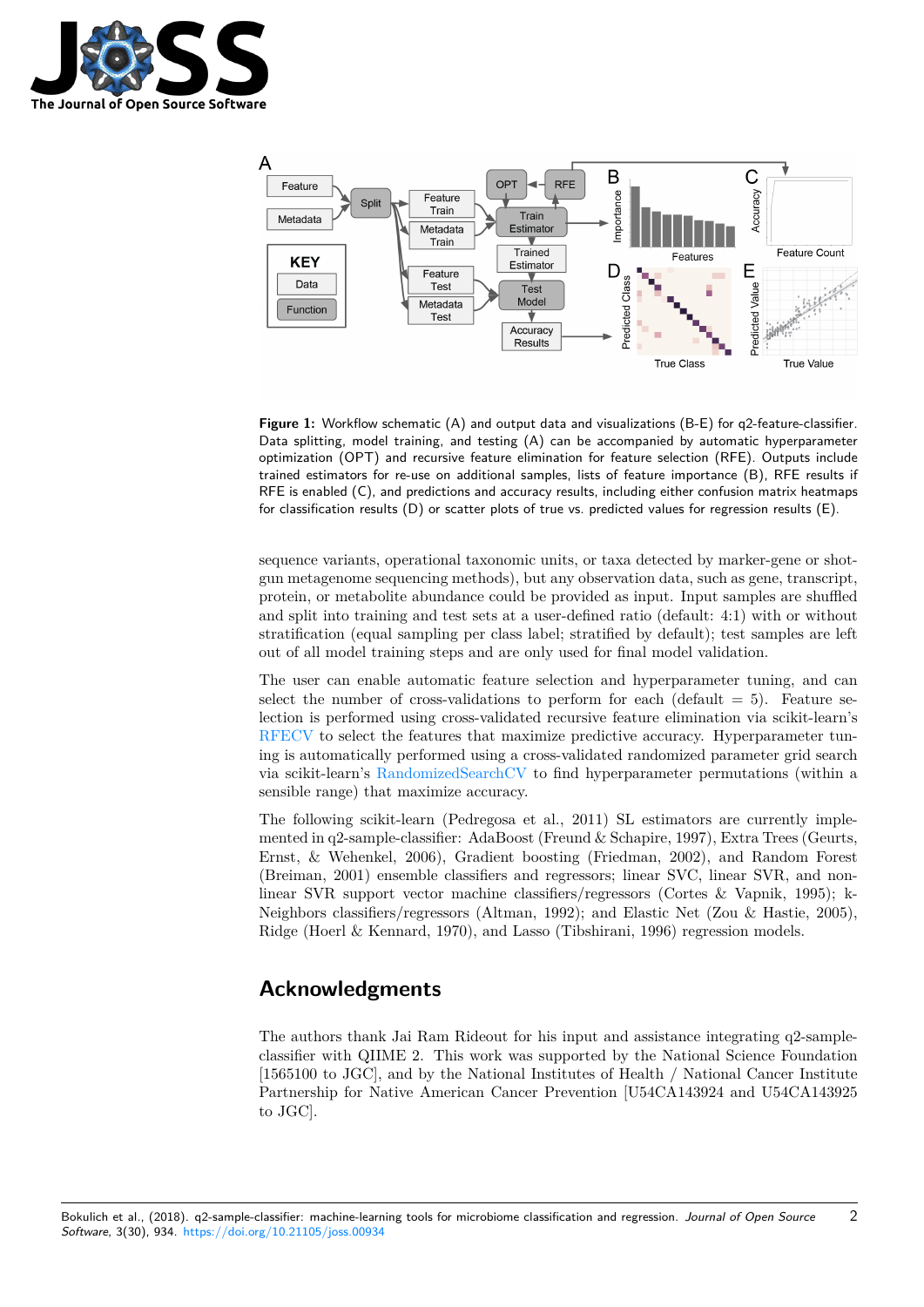

#### **References**

Altman, N. S. (1992). An introduction to kernel and Nearest-Neighbor nonparametric regression. *Am. Stat.*, *46*(3), 175. doi:[10.1080/00031305.1992.10475879](https://doi.org/10.1080/00031305.1992.10475879)

Bokulich, N. A., Chung, J., Battaglia, T., Henderson, N., Jay, M., Li, H., D Lieber, A., et al. (2016a). Antibiotics, birth mode, and diet shape microbiome maturation during early life. *Sci. Transl. Med.*, *8*(343), 343ra82. doi:[10.1126/scitranslmed.aad7121](https://doi.org/10.1126/scitranslmed.aad7121)

Bokulich, N. A., Collins, T. S., Masarweh, C., Allen, G., Heymann, H., Ebeler, S. E., & Mills, D. A. (2016b). Associations among wine grape microbiome, metabolome, and fermentation behavior suggest microbial contribution to regional wine characteristics. *MBio*, *7*(3). doi[:10.1128/mBio.00631-16](https://doi.org/10.1128/mBio.00631-16)

Bokulich, N. A., Thorngate, J. H., Richardson, P. M., & Mills, D. A. (2013). Microbial biogeography of wine grapes is conditioned by cultivar, vintage, and climate. *Proceedings of the National Academy of Sciences*, *111*(1), E139–E148. doi:[10.1073/pnas.1317377110](https://doi.org/10.1073/pnas.1317377110)

Breiman, L. (2001). Random forests. *Mach. Learn.*, *45*(1), 5–32. doi[:10.1023/A:1010933404324](https://doi.org/10.1023/A:1010933404324)

Chang, H.-X., Haudenshield, J. S., Bowen, C. R., & Hartman, G. L. (2017). Metagenomewide association study and machine learning prediction of bulk soil microbiome and crop productivity. *Front. Microbiol.*, *8*, 519. doi[:10.3389/fmicb.2017.00519](https://doi.org/10.3389/fmicb.2017.00519)

Cortes, C., & Vapnik, V. (1995). Support-vector networks. *Mach. Learn.*, *20*(3), 273–297. doi:[10.1007/BF00994018](https://doi.org/10.1007/BF00994018)

Freund, Y., & Schapire, R. (1997). A decision-theoretic generalization of on-line learning and an application to boosting. *J. Comput. System Sci.*, *55*, 119–139. doi:[10.1006/jcss.1997.1504](https://doi.org/10.1006/jcss.1997.1504)

Friedman, J. H. (2002). Stochastic gradient boosting. *Comput. Stat. Data Anal.*, *38*(4), 367–378. doi:[10.1016/S0167-9473\(01\)00065-2](https://doi.org/10.1016/S0167-9473(01)00065-2)

Geurts, P., Ernst, D., & Wehenkel, L. (2006). Extremely randomized trees. *Mach. Learn.*, *63*(1), 3–42. doi:[10.1007/s10994-006-6226-1](https://doi.org/10.1007/s10994-006-6226-1)

Hoerl, A. E., & Kennard, R. W. (1970). Ridge regression: Biased estimation for nonorthogonal problems. *Technometrics*, *12*(1), 55–67. doi[:10.1080/00401706.1970.10488634](https://doi.org/10.1080/00401706.1970.10488634)

Hunter, J. D. (2007). Matplotlib: A 2D graphics environment. *Comput. Sci. Eng.*, *9*(3), 90–95. doi[:10.1109/MCSE.2007.55](https://doi.org/10.1109/MCSE.2007.55)

Jones, E., Oliphant, T., Peterson, P., & others. (2001). SciPy: Open source scientific tools for Python. Retrieved from <http://www.scipy.org/>

Knights, D., Kuczynski, J., Koren, O., Ley, R. E., Field, D., Knight, R., DeSantis, T. Z., et al. (2011). Supervised classification of microbiota mitigates mislabeling errors. *ISME J.*, *5*(4), 570–573. doi:[10.1038/ismej.2010.148](https://doi.org/10.1038/ismej.2010.148)

McKinney, W. (2010). Data structures for statistical computing in python. *Proceedings of the 9th Python in Science Conference*, 51–56.

Pasolli, E., Truong, D. T., Malik, F., Waldron, L., & Segata, N. (2016). Machine learning meta-analysis of large metagenomic datasets: Tools and biological insights. *PLoS Comput. Biol.*, *12*(7), e1004977. doi:[10.1371/journal.pcbi.1004977](https://doi.org/10.1371/journal.pcbi.1004977)

Pedregosa, F., Varoquaux, G., Gramfort, A., Michel, V., Thirion, B., Grisel, O., Blondel, M., et al. (2011). Scikit-learn: Machine learning in Python. *J. Mach. Learn. Res.*, *12*, 2825–2830.

Schubert, A. M., Sinani, H., & Schloss, P. D. (2015). Antibiotic-induced alterations of the murine gut microbiota and subsequent effects on colonization resistance against clostridium difficile. *MBio*, *6*(4), e00974. doi[:10.1128/mBio.00974-15](https://doi.org/10.1128/mBio.00974-15)